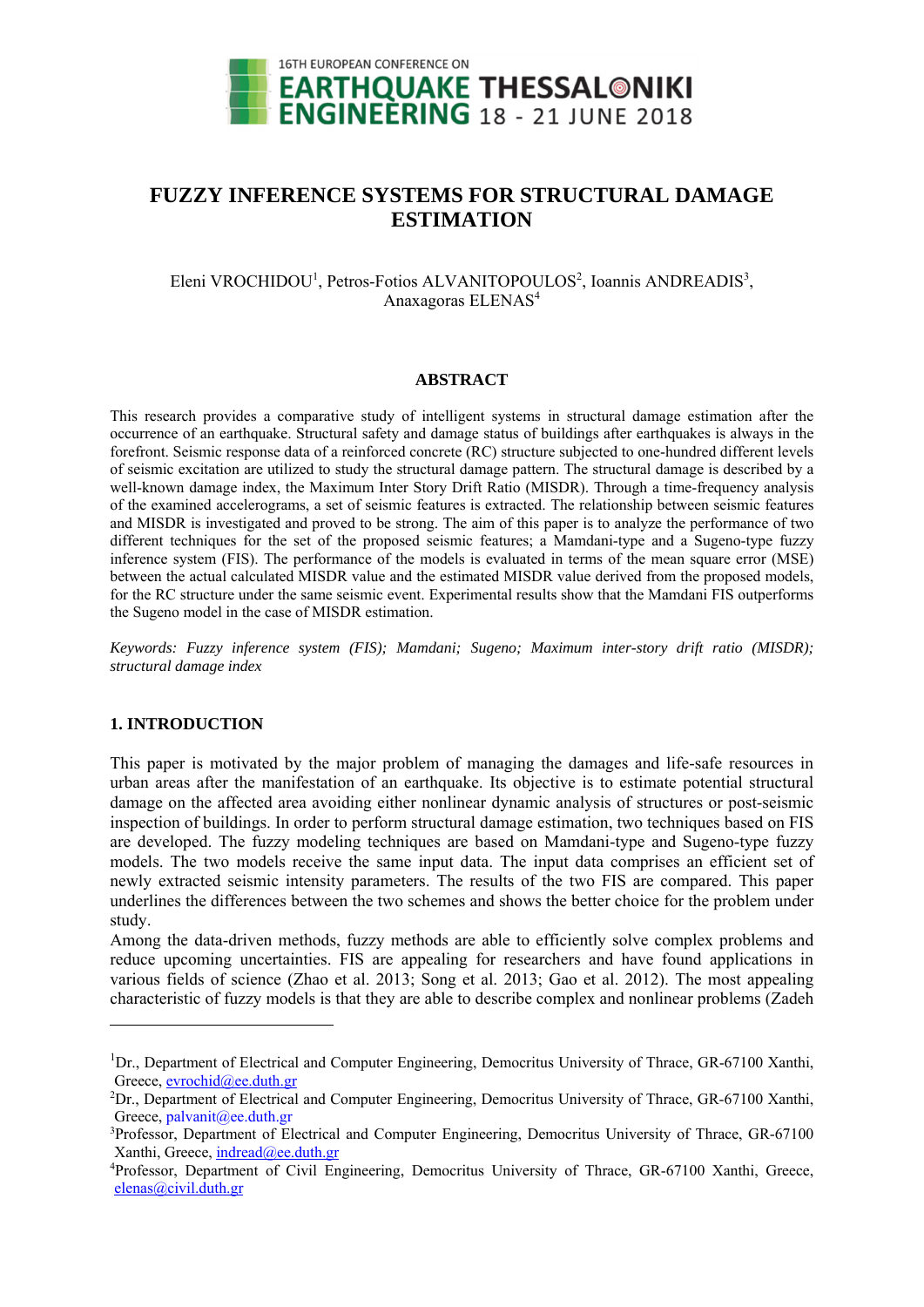1965). The fuzzy rules, which contain the input information, are easily interpretable. Furthermore, they provide a simple interface for extending the model with additional information by adding new rules or alternate the existing ones. The advantages of fuzzy techniques can be summarized as follows: 1) allow comprehensible definitions of knowledge of the system through "if-then" rules, 2) deal with the inherent uncertainties like experts approach their problems, 3) are based on a solid mathematical basis and 4) combine numerical and categorical data. Fuzzy techniques are reported in the literature for damage classification (Tsiftzis et al. 2006; Andreadis et al. 2007). The proposed fuzzy models are not restricted to classify the damage into damage categories but estimate numerically the structural damage degree. Classification results may be misleading since it is common to assign the damage that belongs to the edges of the predefined intervals in neighboring categories. However, by utilizing the proposed method, one can evaluate numerically the structural damage, providing the objective picture of the damage status.

The paper is organized as follows. Section 2 describes the seismic intensity features extraction process. Section 3 presents the motivation for the comparison of Mamdani versus Sugeno types of FIS and shows the development of the two schemes. Experimental results are illustrated in Section 4. Final conclusions are drawn in Section 5.



Figure 1. Proposed methodology

# **2. FUNDAMENTALS**

This paper introduces two model schemes based on artificial intelligence techniques to relate inputs to outputs. The models receive the same set of input parameters that describe both the damage potential of seismic excitations and the characteristics of the structure under study. The structural damage degree is considered as the output of the models by means of a widely-used global damage index. More specifically, the fuzzy models receive as input a set of four well-known and four proposed seismic intensity parameters. These parameters are associated with the dissipated energy and the frequency content of the seismic accelerogram. The output of both models is a MISDR value which describes the seismic structural damage potential efficiently. Figure 1 demonstrates the proposed methodology. The seismic feature extraction process, the definition of the utilized structural damage index and details for the examined frame structure, are provided in the following subsections.

# *2.1 Seismic intensity features extraction*

In this work, four well-known and four newly extracted seismic intensity parameters, calculated from the same original definitions, are utilized. Seismic intensity parameters are divided into four categories: spectral intensity, spectral, energy and peak parameters (Elenas and Meskouris 2001). One parameter from each category is selected and calculated for the entire seismic signal; the one that is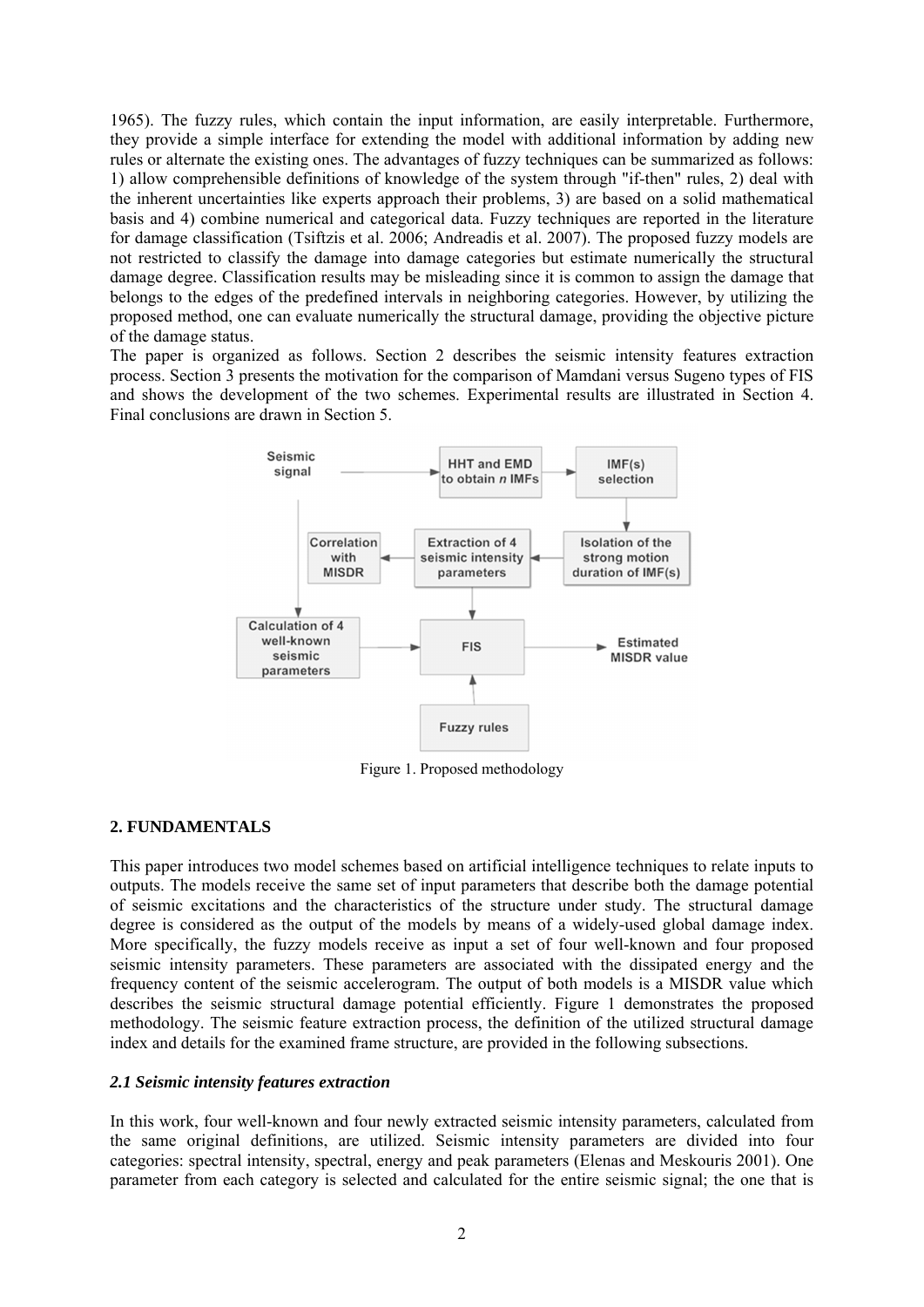proven to be the most correlated to MISDR (Elenas and Meskouris 2001). These parameters are the Spectrum Intensity after Housner  $(SI_H)$ , the spectral displacement (SD), the Arias Intensity ( $I_A$ ) and the Peak Ground Velocity (PGV). The same set of parameters is also calculated for a specified subsection of the initial seismic signal to form the new modified set of seismic intensity parameters, referred as  $MSI_{H}$ , MSD, MI<sub>A</sub> and MPGV. The proposed seismic intensity features extraction is according to a recent methodology (Vrochidou et al. 2016). The process is illustrated in Figure 1 and it is briefly reviewed below.

In the first step of the process, the Hilbert-Huang transform (HHT) (Huang et al. 1998) is performed. The HHT employs the ensemble empirical mode decomposition (EEMD) (Wu and Huang 2009) to decompose the signal into a finite number of intrinsic mode functions (IMFs). For each IMF is calculated the mean frequency value. When damage occurs to a structure, its eigenfrequency varies close to its original value. Thus, the IMF with mean frequency value closest (within a predetermined area) to the fundamental frequency of the examined structure is selected. Supposing that  $f_0$  is the eigenfrequency of the structure, then the proposed area is between  $0.9 \text{ f}_0$  and  $1.1 \text{ f}_0$ . The selected frequency band is based on the integration limits suggested by Kappos for the evaluation of spectrum intensity (Kappos 1990). If the closest mean frequency value belongs to this area, then the respective IMF is selected for further analysis. If the closest mean frequency value is spaced beyond the predetermined region then two IMFs, those that are located on either side of the region, are selected and summed.

In the second step of the process, an appropriate time-window of the selected IMF(s) is isolated. Two thresholds are specified for the time-window;  $t_{\text{min}}$  and  $t_{\text{max}}$ .  $t_{\text{min}}$  value is set to the time when the Husid diagram reaches the value 0.05, which is equal to the time when MISDR reaches the value 0.05, which is the 10% of the low-damage category threshold (set to 0.5) (Table 1). The  $t_{\text{max}}$  value is the time when the Husid diagram reaches the 80% of its maxim value, which is almost equal to the time when MISDR reaches 90% of its maximum value. The introduction of the time-window helps reduce the computational burden since, instead of the entire signal, only a part of one or two IMFs is imported to the following computer-supported analysis. Additionally, it represents a part of the earthquake duration where most of the seismic energy is released. Moreover, the time-window is directly related to the damage evolution of the examined structure. Finally, it helps eliminate the end effects issue (Huang 1998), one reported drawback of HHT, since the IMF edges are cut off. In this strong motion time-window are calculated the four aforementioned proposed seismic intensity parameters.

Table 1. Structural damage states according to MISDR.

| <b>Structural DI</b> Low | Medium                                  | Large | Total |
|--------------------------|-----------------------------------------|-------|-------|
| MISDR [%]                | $0.5 < MISDR < 1.5$   1.5 < MISDR < 2.5 |       |       |

In the third step of the process, the set of 8 seismic parameters is input to the FIS, and the MISDR value is estimated for one hundred seismic events. The development of the FIS involves a tuning process, to optimize the number of membership functions. The tuning process is analyzed in Section 3.1.

### *2.2 Structural damage index MISDR*

Damage indices summarize the damage evoked to a structure into a single value. MISDR can evaluate the level of the post-seismic damage of a structure and it is calculated according to the equation:

$$
MISDR = \frac{|u|_{\text{max}}}{h} 100 [^{\circ}\text{O}]
$$
 (1)

where  $|u|_{max}$  is the maximum absolute inter-story drift and h the inter-story height (Structural Engineers Association of California 1995). The intervals of MISDR values are stated in Table 1. According to the ranges provided, the damage degree is classified in low, medium, large or total. These categories refer to minor, reparable, irreparable and severe damage or collapse of the building, respectively.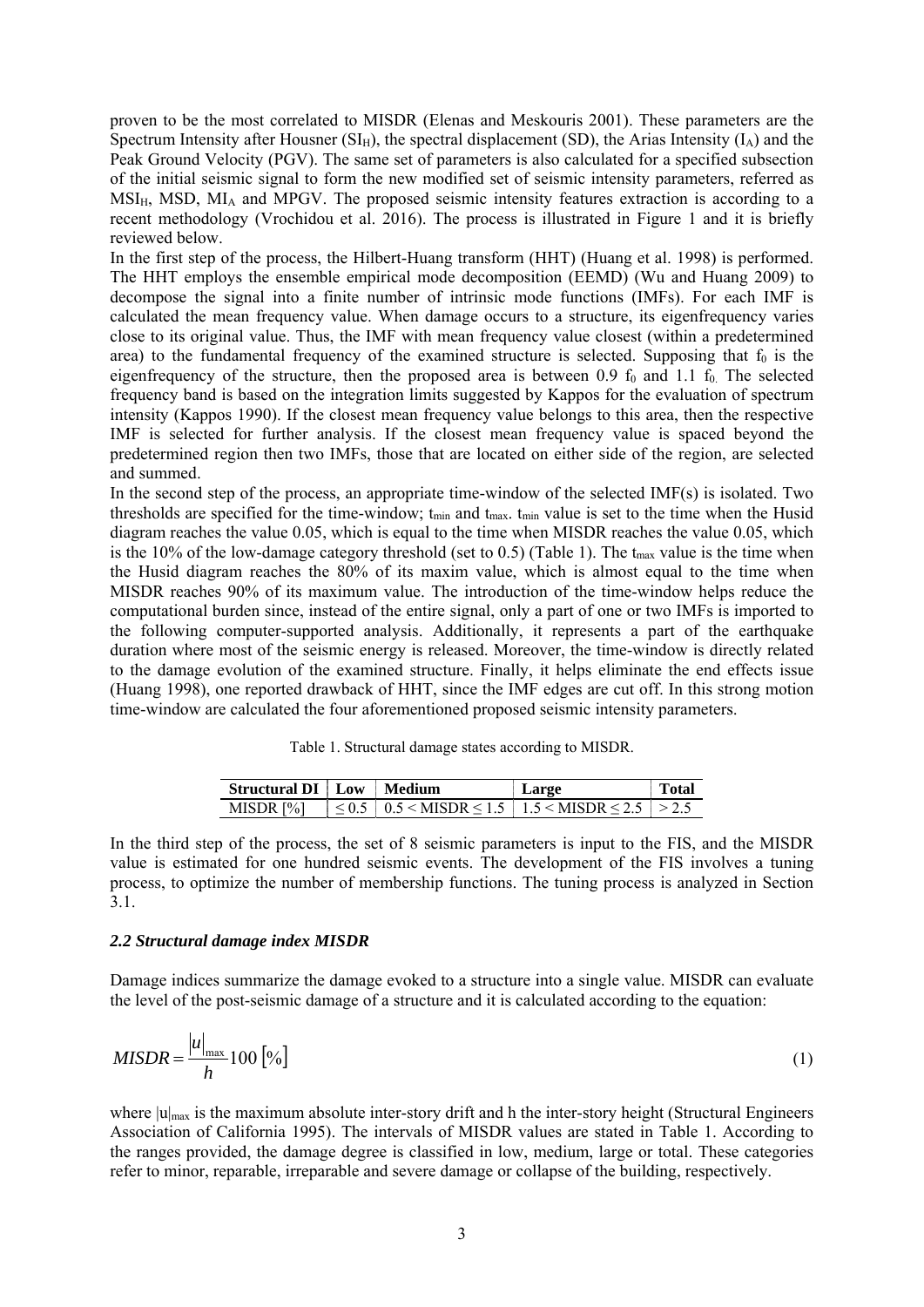### *2.3 RC structure frame model*

Figure 2 demonstrates the examined RC frame structure. The eigenfrequency of the 8-story model is 0.85 Hz. The frame is designed according to Eurocode rules EC2 (2000) and EC8 (2004). The crosssections of the beams are T-beams with 40 cm width, 20 cm slab thickness, 60 cm total beam height and 1.45 m effective slab width. The distance between the frames of the structure is 6 m. The frame structure has been characterized as an "importance class II and ductility class medium" according to EC8. The subsoil is of type C and the region seismicity belongs to category 2. External loads are included and are corporate into load combinations as suggested in EC2 and EC8. After the design of the frame, a nonlinear dynamic analysis takes place and its structural seismic response (MISDR) is calculated through the computer program IDARC (Reinhorn et al. 2009).



Figure 2. RC frame model

#### *2.4 Correlation analysis*

The examined fuzzy models predict a MISDR value based upon the inserted input data. In order to evaluate the efficiency of the seismic intensity parameters, which will be utilized subsequently as input data to the proposed fuzzy models, a correlation analysis is carried out. The relation between the seismic intensity parameters and the structural damage index MISDR is investigated. For this purpose, a correlation study based on Spearman rank correlation coefficient is carried out. For a set of n measurements of X and Y, where  $i=1, 2, ..., n$ , the Spearman correlation coefficient is defined as:

$$
p_{Spearman} = 1 - \frac{6\sum_{i=1}^{n} D^2}{n(n^2 - 1)}
$$
 (2)

where D is the difference between the ranking degree of X and Y, respectively. Correlation coefficient values greater than 0.8, indicate a strong interrelation between the parameters. Less than 0.45 indicate weak connection and all other cases between 0.45 and 0.8 reveal medium connection (Elenas 2001). Correlation between MISDR and the selected seismic parameters are presented in Table 2. Strong interrelation with MISDR is revealed for the set of seismic parameters, greater than 0.81 in all cases.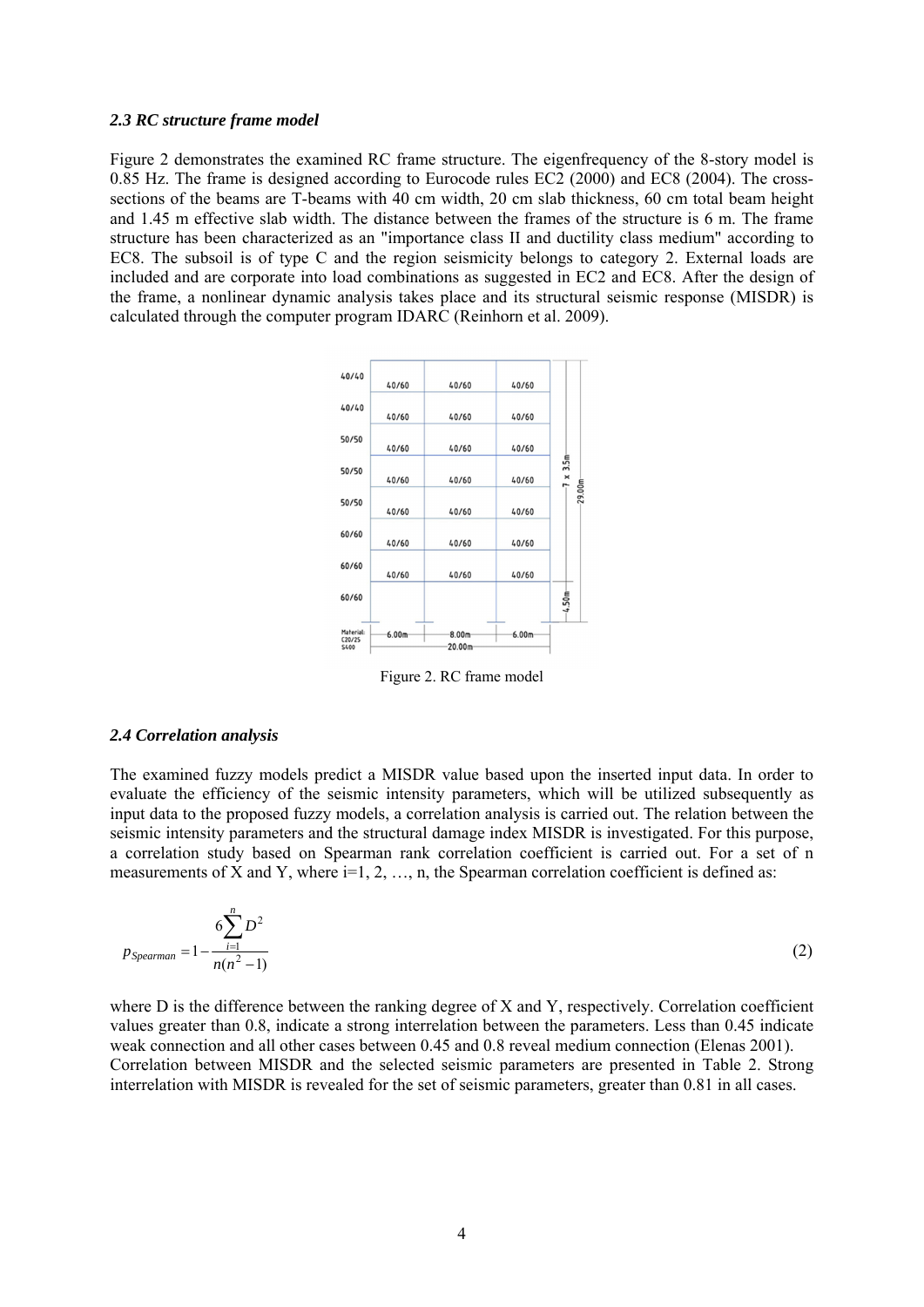Table 2. Rank correlation coefficients after Spearman.

|              | Seismic parameters |        |              |                  |           |            |            |             |
|--------------|--------------------|--------|--------------|------------------|-----------|------------|------------|-------------|
|              | 1 <sub>A</sub>     | $MI_A$ | $SI_{\rm H}$ | MSI <sub>H</sub> | <b>SD</b> | <b>MSD</b> | <b>PGV</b> | <b>MPGV</b> |
| <b>MISDR</b> | 0.85               | 0.87   | 0.92         | 0.81             | 0.89      | 0.85       | 0.82       | 0.82        |

#### **3. MAMDANI VERSUS SUGENO FIS**

FIS have two types based on the mathematical calculation of the inference: the Mamdani-type (Mamdani 1977) and the Sugeno-type inference (Sugeno 1977). A Mamdani-type fuzzy rule is described as follows: "If A is X1 and B is X2 then C is X3", where A, B, C are variables and X1, X2, X3 are fuzzy sets. A Sugeno-type fuzzy rule is described as follows: "If A is X1 and B is X2 then C= aA+bB+c", where a, b, c are constants, A, B, C are variables and X1, X2, X3 are fuzzy sets.

The main difference between the two schemes is in the evaluation of the output membership functions (MFs). In Sugeno-type FIS the output MF is a constant or linear function (allows a single output) while in Mamdani-type it is a fuzzy set (allows multiple outputs). Mamdani-type FIS uses defuzzification technique of the fuzzy output. Sugeno-type FIS uses a weighted average to compute a crisp output. Thus, Mamdani FIS provides an interpretable output. On the other hand, Sugeno FIS is more computationally efficient and has a better processing time as the weighted average technique replaces the time-consuming defuzzification procedure. Moreover, the Sugeno FIS is more flexible as it permits more than one parameters in the output. The output of Sugeno FIS is a function of the inputs; hence, it expresses a more distinct relation between them.

Here, the output of the model is a single numerical MISDR value. For problems of multiple inputs and one output, both models can be equally utilized and a performance comparison between them can be provided.

#### *3.1 Development of the Mamdani FIS*

MISDR damage estimation is initially developed by utilizing the Mamdani-type FIS model. The model receives 8 input parameters and provides one output; the MISDR estimated value. The rulebase is constructed from the input-output pairs. Input and output ranges are divided into fuzzy regions. Every region is determined by a MF. The performance of the model has been tested for successive values of MFs, starting from 4. The number of MFs has been increased until the best result has been obtained. The performance of the FIS is evaluated in terms of the MSE between the actual calculated MISDR value and the estimated MISDR value derived from the FIS, according to the equation:

$$
MSE = \frac{1}{V} \sum_{j=1}^{V} \left| MISDR_{\text{calculated}} - MISDR_{\text{estimated}} \right|^2 \tag{3}
$$

where ν is the number of samples (the set of examined seismic events). Figure 3 demonstrates the evolution of the average MSE for different number of MFs. Optimal performance is achieved for 10 MFs for input and output parameters.

The parameters that define the MFs are subsequently defined through a genetic algorithm (GA) (Sivanandam and Deepa 2008). The determination of the appropriate parameters is an optimization problem. GAs are extensively employed to resolve fuzzy optimization problems (Kaya and Alhajj 2011; Tang et al. 1998). Triangular MFs are utilized in this work. In order to define a triangular MF is essential to designate three variables, the minimum, center and maximum values. These values are determined by the tuning process. For 8 input parameters and one output of 10 MFs each, the tuning variables rise to 270. An objective function is required to evaluate the potential solutions. The objective function of this work is the MSE between the calculated and the estimated value of MISDR defined from Equation 3. The GA searches for the optimal solution to minimize the MSE. It starts with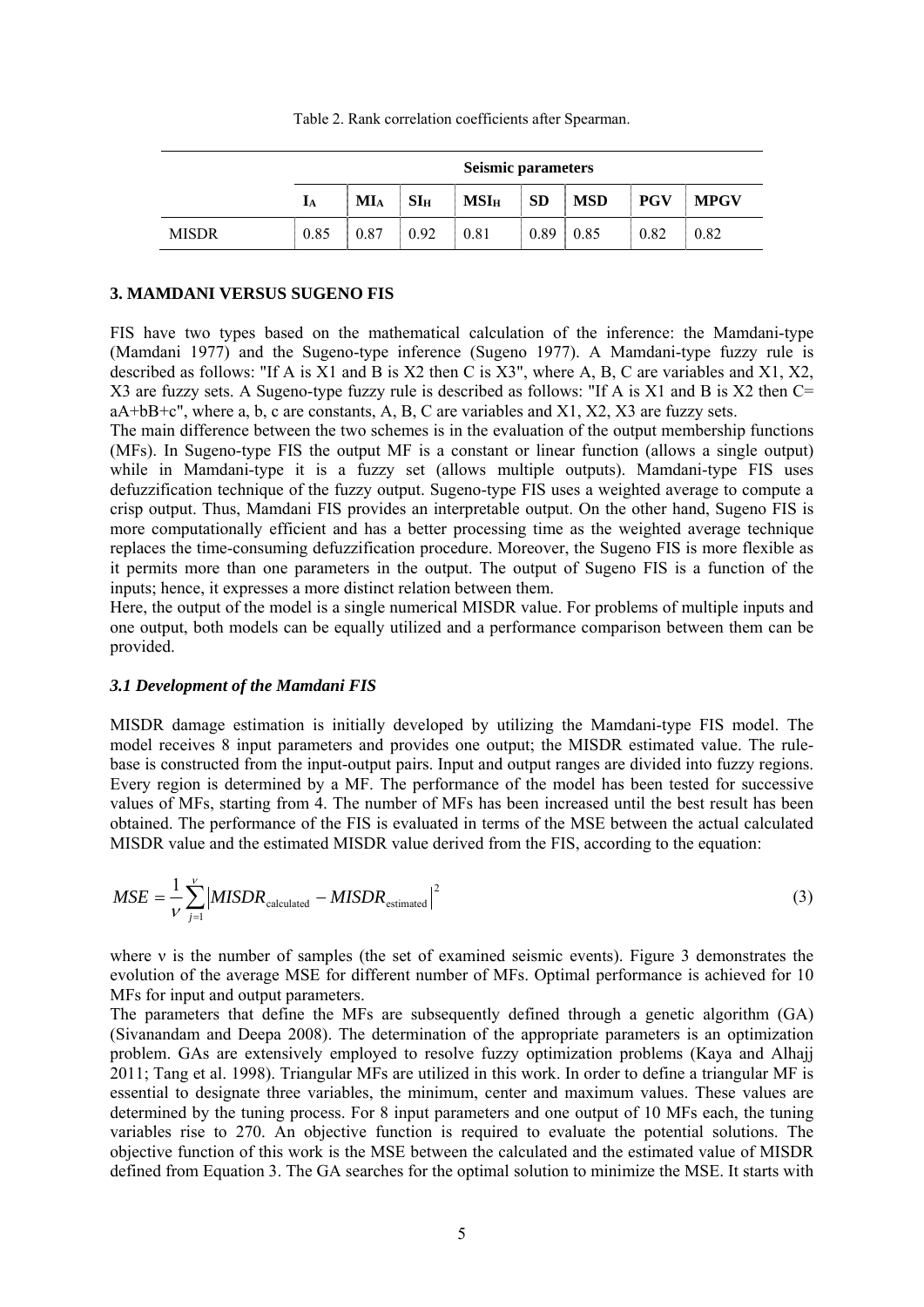20 individuals as initial population. The optimized parameters are encoded in a vector of double values and scaling function is set to rank. A number of genetic operators are utilized. The selection function is roulette, crossover function is scattered, mutation technique is Gaussian and migration direction is forward. The number of generation is set to 100 and fitness tolerance to the order of  $10^{-8}$ .



Figure 3. Average MSE for MISDR estimation according to the number of MFs



Figure 4 illustrates the evolution of the objective value during the optimization process. The GA finishes after 51 iterations due to fitness tolerance. Figure 5 demonstrates the MFs for the FIS input variables IA and ΜPGV as determined by the optimization process.



Figure 5. Ten tuned MFs for the FIS input variables (A) MSD and (B)  $SI<sub>H</sub>$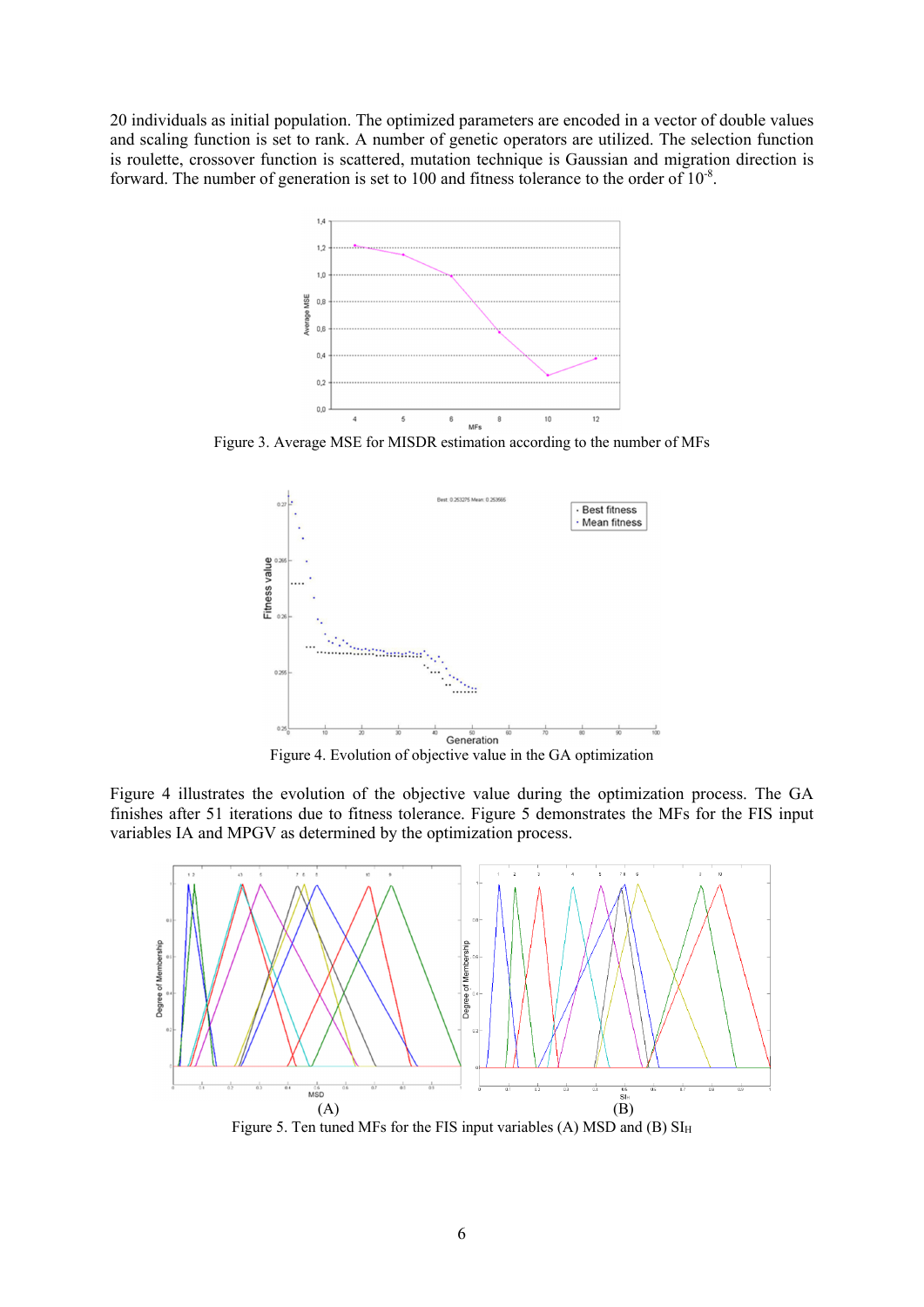### *3.2 Development of the Sugeno FIS*

The development of the MISDR damage estimation model utilizing Sugeno FIS is the same as the Mamdani FIS. In order the two models to be directly comparable, all initial setting remains the same. The model receives the same set of information from 8 input parameters and derives one output, the MISDR estimation value. The rule-base for the Sugeno FIS is the same as for the Mamdani FIS. Same remains the triangular MFs for the input parameters as there were defined from the optimization process.

|    |                                                | <b>MISDR</b> |     |                                             | <b>MISDR</b> |
|----|------------------------------------------------|--------------|-----|---------------------------------------------|--------------|
|    | No Earthquake [Date/Station/Component]         | Calculated   | No  | Earthquake [Date/Station/Component]         | Calculated   |
| 1  | Kobe [Jan16,1995/KJM/000]                      | 7.88         | 51  | Imperial Valley [Oct15,1979/E.C.C. FF/002]  | 1.48         |
| 2  | $Tabas(\text{art.1})$ [Sep16,1978/Tabas/LN]    | 6.15         | 52  | Erzican [Mar13,1992/Erzican/EW]             | 1.40         |
| 3  | Tabas [Sep16,1978/Tabas/TR]                    | 5.95         | 53  | Northridge [Jan17,1994/C.Coun./000]         | 1.35         |
| 4  | Gazli(art.1) [Mai17,1976/Karakyr/000]          | 5.79         | 54  | Erzican(art.3) [Mar13,1992/ Erzican/ EW     | 1.29         |
| 5  | Tabas [Sep16,1978/Tabas/LN]                    | 5.16         | 55  | Friuli [May 06,1976/ Conegliano/000         | 1.17         |
| 6  | Gazli(art.2) [May17,1976/Karakyr/000]          | 5.11         | 56  | Coyote Lake[Aug 06,1979/C.Lk D-S.M./160]    | 1.04         |
| 7  | $Tabas(\text{art.2})$ [Sep16,1978/Tabas/LN]    | 4.82         | 57  | Round Valley [Nov23,1984/ M.C.S./270]       | 0.95         |
| 8  | Tabas (art.1) [Sep16,1978/Tabas/TR]            | 4.66         | 58  | Kocaelli [Aug17,1999/ Duzce/180]            | 0.943        |
| 9  | $Tabas(\text{art.3})$ [Sep16,1978/Tabas/LN]    | 4.56         | 59  | Baja(art.1) [Feb07,1987/Cerro Prieto/161]   | 0.94         |
| 10 | Kobe(arti.1) [Jan16,1995/KJM/000]              | 4.49         | 60  | Baja(art.2) [Feb07,1987/Cerro Prieto/161]   | 0.91         |
| 11 | Gazli(art.3) [May17,1976/Karakyr/000]          | 4.28         | 61  | Baja(art.3) [Feb07,1987/Cerro Prieto/161]   | 0.89         |
| 12 | Tabas(art. 1) [Sep16,1978/Dayhook/LN]          | 4.21         | 62  | Baja [Feb07,1987/Cerro Prieto/161]          | 0.88         |
| 13 | Kobe(art.2) [Jan16,1995/KJM/000]               | 3.88         | 63  | Oroville [Aug02,1975/Med.Center/246]        | 0.87         |
| 14 | Kobe(art.3) [Jan16,1995/KJM/000]               | 3.84         | 64  | Oroville(art.1) [Aug02,1975/Med.Center/246] | 0.8          |
| 15 | Erzican(art.1) [Mar13,1992/Erzican/NS]         | 3.65         | 65  | Oroville(art.2) [Aug02,1975/Med.Center/246] | 0.79         |
| 16 | Erzican [Mar13,1992/Erzican/NS]                | 3.63         | 66  | Oroville(art.3) [Aug02,1975/Med.Center/246] | 0.78         |
| 17 | Tabas (art.2) [Sep16,1978/Tabas/TR]            | 3.51         | 67  | Victoria(art.1) [Jun09,1980/Chihuahua/102]  | 0.71         |
| 18 | Erzican(art.2) [Mar13,1992/Erzican/NS]         | 3.34         | 68  | Chi-Chi [Sep 20, 1999/Chy025/E]             | 0.67         |
| 19 | $Tabas(\text{art.3})$ [Sep16,1978/Tabas/TR]    | 3.31         | 69  | Victoria(art.2) [Jun09,1980/Chihuahua/102]  | 0.66         |
| 20 | Dinar [Jan10,1995/Dinar/090]                   | 3.00         | 70  | Victoria(art.3) [Jun09,1980/Chihuahua/102]  | 0.65         |
| 21 | San Salvador [Oct10,1986/G.I.Cent./090]        | 2.95         | 71  | Victoria [Jun09,1980/Chihuahua/102]         | 0.64         |
| 22 | Dinar(art.1) [Jan10,1995/Dinar/090]            | 2.86         | 72  | Coalinga [May02,1983/P.-C.C. Sc./360]       | 0.60         |
| 23 | Northridge(art.1) [Jan17,1994/C.Coun./000]     | 2.74         | 73  | Spitak(art.1) [Dec07,1988/Gukasian/000]     | 0.57         |
| 24 | Northridge(art.2) [Jan17,1994/C.Coun./000]     | 2.68         | 74  | Spitak [Dec07,1988/Gukasian/000]            | 0.552        |
| 25 | Victoria [Jun 09, 1980/Cerro Prieto/045]       | 2.52         | 75  | Spitak (art.2) [Dec07,1988/Gukasian/000]    | 0.54         |
| 26 | San Salvador(art.1) [Oct10,1986/G.I.Cent./090] | 2.45         | 76  | Tabas [Sep16,1978/Dayhook/LN]               | 0.45         |
| 27 | Duzce [Nov12,1999/Bolu/000]                    | 2.39         | 77  | Coalinga [Jul22,1983/ CHP/000]              | 0.42         |
| 28 | Duzce(art.1) [Nov12,1999/Bolu/000]             | 2.38         | 78  | San Fernando [Feb09,1971/Fort Tejon/000]    | 0.395        |
| 29 | Kobe [Jan16,1995/Nishi-Akashi/000]             | 2.37         | 79  | Hector Mine [Oct16,1999/Amboy/000]          | 0.39         |
| 30 | San Salvador(art.2) [Oct10,1986/G.I.Cent./090] | 2.36         | 80  | Superstition Hills [Nov24,1987/KRN/270]     | 0.38         |
| 31 | Victoria(art.1) [Jun09,1980/ Cerro Prieto/045] | 2.31         | 81  | Mt Lewis [Mar31,1986/Halls Valley/000]      | 0.37         |
| 32 | Kobe(art.1) [Jan16,1995/Nishi-Akashi/000]      | 2.23         | 82  | Kocaelli [Aug17,1999/Eregli/090]            | 0.35         |
| 33 | Duzce(art.1) [Nov12,1999/ Duzce/180]           | 2.17         | 83  | Cape Mendocino [Apr25,1992/E.-M/000]        | 0.345        |
| 34 | Duzce(art.2) [Nov12,1999/ Duzce/180]           | 2.13         | 84  | Duzce [Nov12,1999/1058/E]                   | 0.34         |
| 35 | Duzce(art.2) [Nov12,1999/ Bolu/000]            | 2.09         | 85  | Loma Prieta [Oct18,1989/C.L.D.D./195]       | 0.335        |
| 36 | Cape Mendocino [Apr25,1992/Cape M. /000]       | 2.03         | 86  | Parkfield [Jun28,1966/Cholame #8/050]       | 0.33         |
| 37 | San Salvador(art.3) [Oct10,1986/G.I.Cent./090] | 2.01         | 87  | Loma Prieta (art.1) [Oct18,1989/UCSC/000]   | 0.30         |
| 38 | Duzce(art.3) [Nov12,1999/Duzce/180]            | 1.99         | 88  | Loma Prieta (art.2) [Oct18,1989/UCSC/000]   | 0.28         |
| 39 | Duzce (art.3) [Nov12,1999/Bolu/000]            | 1.98         | 89  | Coalinga Park [May02,1983/P.-F.Z16/090]     | 0.27         |
| 40 | Victoria(art.2) [Jun09,1980/Cerro Prieto/045]  | 1.93         | 90  | Loma Prieta [Oct18,1989/UCSC/000]           | 0.26         |
| 41 | Dinar(art.2) [Jan10,1995/Dinar/090]            | 1.85         | 91  | Loma Prieta (art.3) [Oct18,1989/UCSC/000]   | 0.25         |
| 42 | Victoria(art.3) [Jun09,1980/Cerro Prieto/045]  | 1.81         | 92  | West Moreland [Apr26,1981/B. Air./225]      | 0.245        |
| 43 | Erzican(art.1) [Mar13,1992/Erzican/ EW]        | 1.79         | 93  | Double Springs Eq [Sep12,1994/Wood./000]    | 0.24         |
| 44 | Erzican(art.3) [Mar13,1992/Erzican/ NS]        | 1.69         | 94  | Duzce Lam [Nov12,1999/L.st.531/N]           | 0.23         |
| 45 | Dinar(art. 3) [Jan10,1995/Dinar/090]           | 1.65         | 95  | Hollister [Jan26,1920/H. D.Array #1/255]    | 0.18         |
| 46 | Erzican(art.2) [Mar13, 1992/Erzican/ EW]       | 1.60         | 96  | Calindar [Nov24,1976/St.Code:37/ S49E]      | 0.11         |
| 47 | Superstition Hills(art.1)[Nov24,1987/KRN/270]  | 1.59         | 97  | San Fransisco(art.1) [Mar22,1957/1117/010]  | 0.10         |
| 48 | Duzce [Nov12,1999/Duzce/180]                   | 1.54         | 98  | San Fransisco [Mar22,1957/1117/010]         | 0.09         |
| 49 | Gazli [May17,1976/Karakyr/000]                 | 1.52         | 99  | San Fransisco(art.2) [Mar22,1957/1117/010]  | 0.08         |
| 50 | Northridge(art.3) [Jan17,1994/C.Coun./000]     | 1.51         | 100 | Irpinia Eq [Nov23,1980/Arienza/000]         | 0.07         |

| Table 3. Examined ground motions (Natural earthquakes are marked in bold font). |  |  |  |
|---------------------------------------------------------------------------------|--|--|--|
|                                                                                 |  |  |  |

# **4. EXPERIMENTAL RESULTS**

A set of 100 seismic excitations, natural and artificially generated, are utilized to train and test the two models. Natural accelerograms are derived from the Pacific Earthquake Engineering Research Center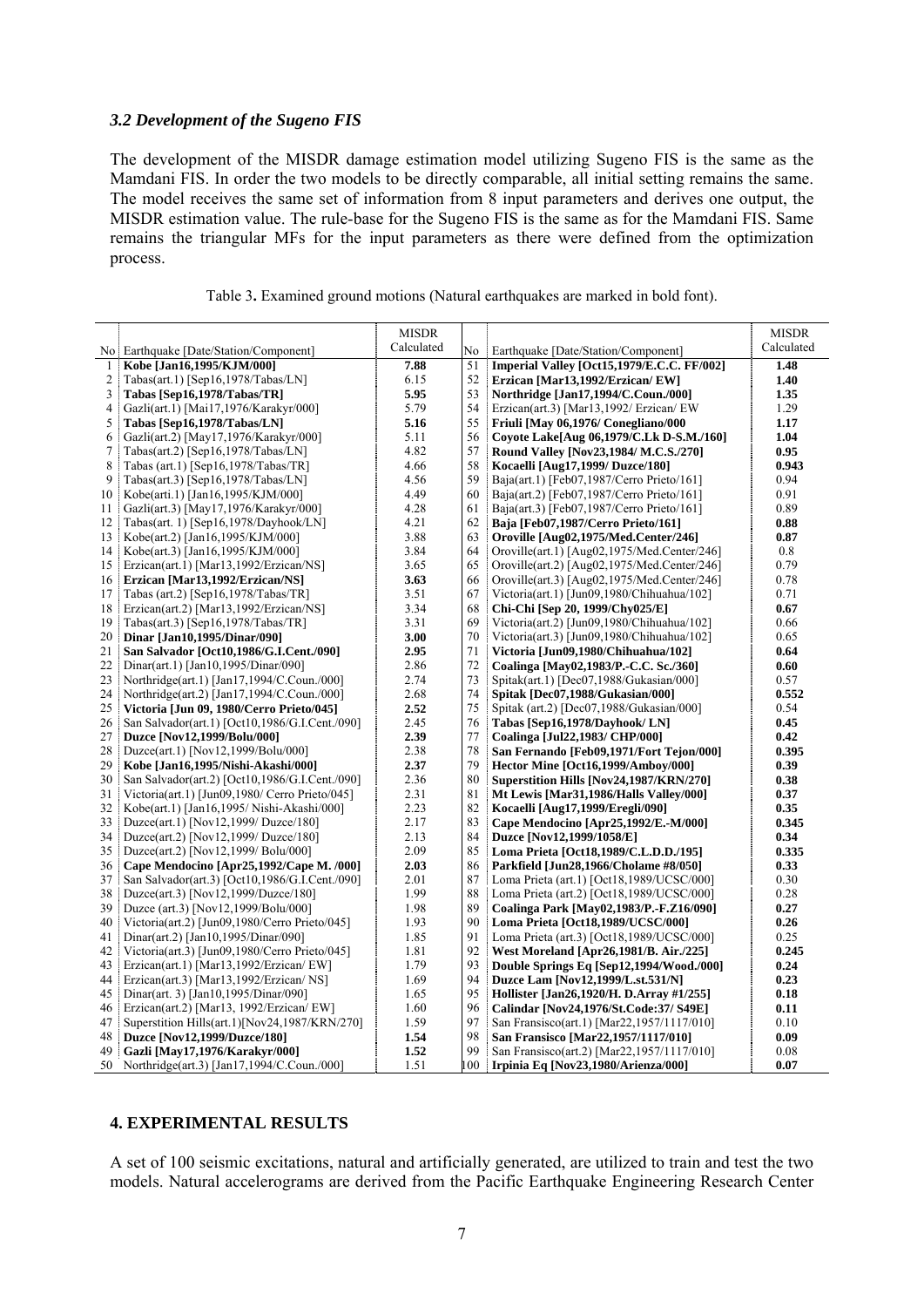(PEER 2017). Artificial accelerograms are derived from the natural accelerograms, utilizing the methodology suggested by Vrochidou et al. (2014). The final data set of seismic excitations covers a wide range of MISDR values and displays a uniform formation; 25 accelerograms in each one of the 4 seismic categories according to the MISDR calculated values. Table 3 provides the necessary information (seismic event, country, date, station and component) for the set of 100 accelerograms. In Table 3 are also included the calculated MISDR values for the seismic events regarding the examined structure. The FIS models are trained with the eight selected seismic parameters of ninety-nine seismic signals.

One seismic signal is tested every time. Table 4 presents the MISDR estimation achieved with the Mamdani and Sugeno FIS, for every seismic event. The MSE between the estimated and the calculated value of MISDR for every seismic event with the two models is included in Table 5. The average MSE for all experiments is 0.253 with Mamdani-type FIS and 0.289 with Sugeno-type FIS. The results obtained show that for the given application of structural damage estimation, Mamdanitype FIS and Sugeno-type FIS work rather similarly.

|                                                                                      | MISDR estimation       |                |                     | MISDR estimation                                                        |                     |                 | <b>MISDR</b> estimation |                        |                     | MISDR estimation                                                           |                |
|--------------------------------------------------------------------------------------|------------------------|----------------|---------------------|-------------------------------------------------------------------------|---------------------|-----------------|-------------------------|------------------------|---------------------|----------------------------------------------------------------------------|----------------|
| No. of<br>event                                                                      | Mamdani                | Sugeno         | No. $of$<br>event   | Mamdani                                                                 | Sugeno              | No. of<br>event | Mamdani                 | Sugeno                 | No. of<br>event     | Mamdani                                                                    | Sugeno         |
|                                                                                      | 4.92                   | 4.92           | 26                  | 2.38                                                                    | 2.03                | 51              | 0.77                    | 1.84                   | 76                  | 0.50                                                                       | 1.19           |
| $\overline{2}$                                                                       | 6.08                   | 5.4            | 27                  | 2.55                                                                    | 2.89                | 52              | 2.03                    | 1.86                   | 77                  | 0.32                                                                       | 0.315          |
| 3                                                                                    | 5.40                   | 5.11           | 28                  | 2.10                                                                    | 2.21                | 53              | 1.60                    | 1.68                   | 78                  | 0.31                                                                       | 0.316          |
| 4                                                                                    | 4.94                   | 4.94           | 29                  | 2.32                                                                    | $2.3\,$             | 54              | 2.15                    | 1.69                   | 79                  | 0.35                                                                       | 1.16           |
| 5                                                                                    | 5.17                   | 5.17           | 30                  | 2.40                                                                    | 2.46                | 55              | 1.33                    | 1.33                   | $\bf 80$            | 0.64                                                                       | 0.729          |
| 6                                                                                    | 5.80                   | 5.3            | 31                  | 2.12                                                                    | 2.12                | 56              | 1.52                    | 1.19                   | 81                  | 0.32                                                                       | 0.123          |
| 7                                                                                    | 5.45                   | 4.96           | 32                  | 1.51                                                                    | 1.59                | 57              | 1.33                    | 0.957                  | 82                  | 0.32                                                                       | 0.315          |
| 8                                                                                    | 5.34                   | 4.75           | 33                  | 2.06                                                                    | 1.65                | 58              | 1.65                    | 1.26                   | 83                  | 0.51                                                                       | 0.509          |
| 9                                                                                    | 3.94                   | 3.94           | 34                  | 1.61                                                                    | 1.75                | 59              | 1.83                    | 1.99                   | 84                  | 0.47                                                                       | 0.122          |
| 10                                                                                   | 3.94                   | 3.94           | 35                  | 2.10                                                                    | 2.1                 | 60              | 1.25                    | 1.47                   | 85                  | 0.36                                                                       | 0.325          |
| 11                                                                                   | 4.31                   | 5.27           | 36                  | 1.81                                                                    | 1.83                | 61              | 1.49                    | 1.43                   | 86                  | 0.51                                                                       | 0.571          |
| 12                                                                                   | 5.39                   | 3.1            | 37                  | 2.84                                                                    | 2.47                | 62              | 1.70                    | 1.95                   | 87                  | 0.50                                                                       | 0.388          |
| 13                                                                                   | 3.94                   | 3.66           | 38                  | 2.05                                                                    | 2.1                 | 63              | 1.13                    | 1.19                   | 88                  | 0.32                                                                       | 0.317          |
| 14                                                                                   | 3.94                   | 3.94           | 39                  | 2.13                                                                    | 2.11                | 64              | 1.02                    | 1.44                   | 89                  | 0.31                                                                       | 0.455          |
| 15                                                                                   | 3.94                   | 4.53           | 40                  | 1.69                                                                    | 2.39                | 65              | 0.70                    | 0.7                    | 90                  | 0.15                                                                       | 0.315          |
| 16                                                                                   | 3.94                   | 3.94           | 41                  | 1.56                                                                    | 2.13                | 66              | 0.87                    | 0.509                  | 91                  | 0.45                                                                       | 0.357          |
| 17                                                                                   | 3.04                   | 3.83           | 42                  | 2.10                                                                    | 1.76                | 67              | 0.76                    | 0.696                  | 92                  | 0.13                                                                       | 0.421          |
| 18                                                                                   | 3.77                   | 2.44           | 43                  | 2.21                                                                    | 1.99                | 68              | 1.19                    | 1.46                   | 93                  | 0.13                                                                       | 0.122          |
| 19                                                                                   | 3.95                   | 3.94           | 44                  | 1.65                                                                    | 1.67                | 69              | 0.80                    | 0.767                  | 94                  | 0.16                                                                       | 0.315          |
| 20                                                                                   | 2.91                   | 2.5            | 45                  | 1.80                                                                    | 2.41                | $70\,$          | 0.76                    | 0.799                  | 95                  | 0.13                                                                       | 0.125          |
| 21                                                                                   | 2.12                   | 2.55           | 46                  | 2.11                                                                    | 2.1                 | 71              | 0.74                    | 0.771                  | 96                  | 0.13                                                                       | 0.122          |
| 22                                                                                   | 2.32                   | 2.07           | 47                  | 1.83                                                                    | 2.4                 | $72\,$          | 0.50                    | 0.593                  | 97                  | 0.12                                                                       | 0.12           |
| 23                                                                                   | 3.94                   | 2.1            | 48                  | 2.01                                                                    | 2.29                | 73              | 0.51                    | 0.587                  | 98                  | 0.15                                                                       | 0.122          |
| 24                                                                                   | 2.80                   | 2.1            | 49                  | 1.94                                                                    | 1.94                | 74              | 0.51                    | 0.509                  | 99                  | 0.15                                                                       | 0.122          |
| 25                                                                                   | 2.63                   | 1.93           | 50                  | 2.20                                                                    | 1.89                | 75              | 0.51                    | 0.639                  | 100                 | 0.12                                                                       | 0.12           |
|                                                                                      | 4th damage category    |                | 3rd damage category |                                                                         | 2nd damage category |                 |                         |                        | 1st damage category |                                                                            |                |
|                                                                                      | Misclassified Mamdani: | $\overline{2}$ |                     | 5<br>Misclassified Mamdani:<br>$\overline{1}$<br>Misclassified Mamdani: |                     |                 |                         | Misclassified Mamdani: | $\mathbf{1}$        |                                                                            |                |
|                                                                                      | Misclassified Sugeno:  | $\overline{4}$ |                     | Misclassified Sugeno:                                                   | $\overline{1}$      |                 | Misclassified Sugeno:   | 6                      |                     | Misclassified Sugeno:                                                      | $\overline{2}$ |
|                                                                                      |                        |                |                     |                                                                         |                     |                 |                         |                        |                     | Correct classification rate for all the experiments with Mamdani-type FIS: | 91%            |
| Correct classification rate for all the experiments MSE with Sugeno-type FIS:<br>87% |                        |                |                     |                                                                         |                     |                 |                         |                        |                     |                                                                            |                |

Table 4. MISDR estimation values with Mamdani and Sugeno FIS (Misclassified signals are marked in bold font).

Table 5 also presents the average MSE for every damage category separately for both models. It is obvious that for both models, the average MSE is lower in the 1st damage category, in the same range of values in the 2nd and 3rd category and higher in the 4th damage category. This was expected since, according to Table 1, the MISDR value range is narrow for the category 1, in the same range of categories 2 and 3, and very wide for category 4. Indeed, for the 4th damage category, there is no upper limit. In order to estimate accurately the MISDR value for seismic signals that belong in this category, like in case of the seismic event No.1 (Kobe), more seismic signals of that intensity are required. The FIS in neither model can predict accurately this value since the training test does not comprise seismic events of that range of MISDR values.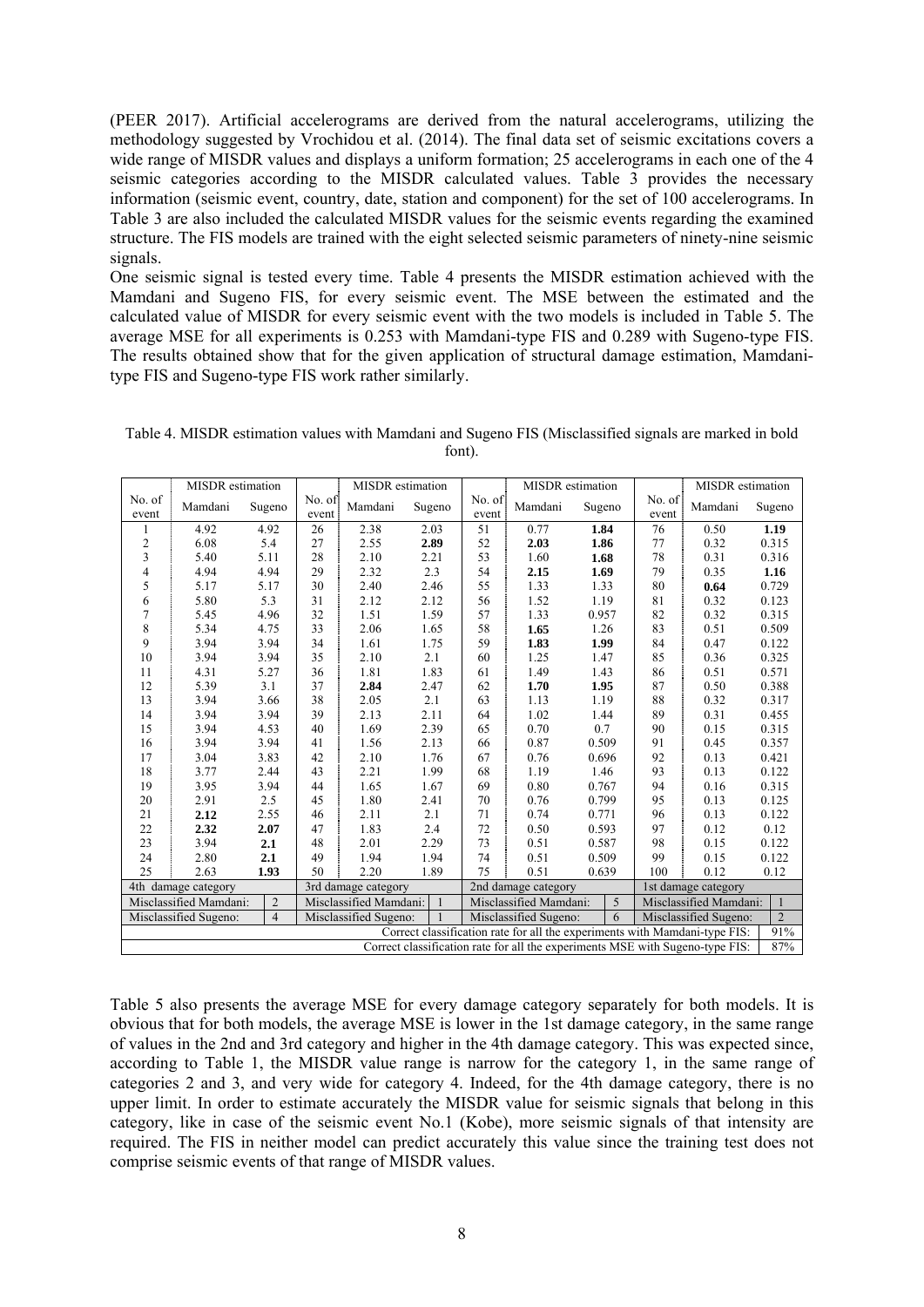The ability of the two models to classify the damage into damage categories is also examined, according to the estimated MISDR values. In Table 4 the misclassified seismic signals are marked in bold. Correct classification rates of 91% are achieved with the Mamdani-type FIS, while 87% with the Sugeno-type FIS.

In a second experimental approach, the training process exploits eighty signals and the testing process twenty signals, randomly selected every time. The experiment takes place one hundred times for statistical reasons in order to achieve convergence. Table 6 summarizes the results, presenting the minimum, maximum and the median values of the MSE utilizing both models. The minimum, maximum and the median values of the MSE are 0.06, 1.15 and 0.21, respectively for the Mamdanitype FIS. The median value arising from the second experimental approach is close to the total average MSE value (0.253) of the first experimental approach. Similarly, the minimum, maximum and the median values of the MSE are 0.08, 1.07 and 0.23, respectively for the Sugeno-type FIS. The median value arising from this approach is close to the total average MSE value (0.289) of the first experimental approach.

This observation justifies the use of the proposed FIS for the MISDR estimation. Based on these findings, one may claim that the Mamdani type FIS outperforms the Sugeno-type FIS in case of the examined structural damage estimation problem.

|                                                               | <b>MSE</b>          |        |                  | <b>MSE</b>                                 |                                                          |                 | <b>MSE</b>                                                 |        | <b>MSE</b>                   |                  |        |
|---------------------------------------------------------------|---------------------|--------|------------------|--------------------------------------------|----------------------------------------------------------|-----------------|------------------------------------------------------------|--------|------------------------------|------------------|--------|
| No. of<br>event                                               | Mamdani             | Sugeno | $No.$ 0<br>event | Mamdani                                    | Sugeno                                                   | No. of<br>event | Mamdani                                                    | Sugeno | No. $\overline{of}$<br>event | Mamdani          | Sugeno |
|                                                               | 8.762               | 8.762  | 26               | 0.005                                      | 0.176                                                    | 51              | 0.504                                                      | 0.130  | 76                           | 0.003            | 0.548  |
| $\overline{c}$                                                | 0.005               | 0.563  | 27               | 0.012                                      | 0.250                                                    | 52              | 0.397                                                      | 0.212  | 77                           | 0.010            | 0.011  |
| 3                                                             | 0.303               | 0.706  | 28               | 0.078                                      | 0.029                                                    | 53              | 0.063                                                      | 0.109  | 78                           | 0.006            | 0.005  |
| $\overline{4}$                                                | 0.722               | 0.722  | 29               | 0.003                                      | 0.005                                                    | 54              | 0.740                                                      | 0.160  | 79                           | 0.002            | 0.593  |
| 5                                                             | 0.000               | 0.000  | 30               | 0.002                                      | 0.010                                                    | 55              | 0.026                                                      | 0.026  | 80                           | 0.068            | 0.122  |
| 6                                                             | 0.476               | 0.036  | 31               | 0.036                                      | 0.036                                                    | 56              | 0.212                                                      | 0.023  | 81                           | 0.003            | 0.061  |
| $\overline{7}$                                                | 0.397               | 0.020  | 32               | 0.518                                      | 0.410                                                    | 57              | 0.144                                                      | 0.000  | 82                           | 0.001            | 0.001  |
| 8                                                             | 0.462               | 0.008  | 33               | 0.012                                      | 0.270                                                    | 58              | 0.500                                                      | 0.100  | 83                           | 0.029            | 0.029  |
| 9                                                             | 0.384               | 0.384  | 34               | 0.270                                      | 0.144                                                    | 59              | 0.792                                                      | 1.103  | 84                           | 0.017            | 0.048  |
| 10                                                            | 0.303               | 0.303  | $\overline{35}$  | 0.000                                      | 0.000                                                    | 60              | 0.116                                                      | 0.314  | 85                           | 0.001            | 0.000  |
| 11                                                            | 0.001               | 0.980  | 36               | 0.048                                      | 0.040                                                    | 61              | 0.360                                                      | 0.292  | 86                           | 0.032            | 0.058  |
| 12                                                            | 1.392               | 1.232  | 37               | 0.689                                      | 0.212                                                    | 62              | 0.672                                                      | 1.145  | 87                           | 0.040            | 0.008  |
| 13                                                            | 0.004               | 0.048  | 38               | 0.004                                      | 0.012                                                    | 63              | 0.068                                                      | 0.102  | 88                           | 0.002            | 0.001  |
| 14                                                            | 0.010               | 0.010  | 39               | 0.023                                      | 0.017                                                    | 64              | 0.048                                                      | 0.410  | 89                           | 0.002            | 0.034  |
| 15                                                            | 0.084               | 0.774  | 40               | 0.058                                      | 0.212                                                    | 65              | 0.008                                                      | 0.008  | 90                           | 0.012            | 0.003  |
| 16                                                            | 0.096               | 0.096  | 41               | 0.084                                      | 0.078                                                    | 66              | 0.008                                                      | 0.073  | 91                           | 0.040            | 0.011  |
| 17                                                            | 0.221               | 0.102  | 42               | 0.084                                      | 0.003                                                    | 67              | 0.003                                                      | 0.000  | 92                           | 0.012            | 0.033  |
| 18                                                            | 0.185               | 0.810  | 43               | 0.176                                      | 0.040                                                    | 68              | 0.270                                                      | 0.624  | 93                           | 0.012            | 0.014  |
| 19                                                            | 0.410               | 0.397  | 44               | 0.002                                      | 0.000                                                    | 69              | 0.020                                                      | 0.011  | 94                           | 0.005            | 0.007  |
| 20                                                            | 0.008               | 0.250  | 45               | 0.023                                      | 0.578                                                    | 70              | 0.012                                                      | 0.022  | 95                           | 0.003            | 0.003  |
| 21                                                            | 0.689               | 0.160  | 46               | 0.260                                      | 0.250                                                    | 71              | 0.010                                                      | 0.017  | 96                           | 0.000            | 0.000  |
| 22                                                            | 0.325               | 0.672  | 47               | 0.058                                      | 0.656                                                    | 72              | 0.010                                                      | 0.000  | 97                           | 0.000            | 0.000  |
| 23                                                            | 1.440               | 0.410  | 48               | 0.221                                      | 0.563                                                    | 73              | 0.004                                                      | 0.000  | 98                           | 0.004            | 0.001  |
| 24                                                            | 0.014               | 0.336  | 49               | 0.176                                      | 0.176                                                    | 74              | 0.002                                                      | 0.002  | 99                           | 0.005            | 0.002  |
| 25                                                            | 0.012               | 0.348  | 50               | 0.476                                      | 0.144                                                    | 75              | 0.001                                                      | 0.010  | 100                          | 0.003            | 0.003  |
|                                                               | 4th damage category |        |                  | 3rd damage category<br>2nd damage category |                                                          |                 |                                                            |        | 1st damage category          |                  |        |
|                                                               | Mean MSE Mamdani:   | 0.668  |                  | Mean MSE Mamdani:                          | 0.133<br>0.198<br>Mean MSE Mamdani:<br>Mean MSE Mamdani: |                 |                                                            |        | 0.012                        |                  |        |
|                                                               | Mean MSE Sugeno:    | 0.725  |                  | Mean MSE Sugeno:                           | 0.172                                                    |                 | Mean MSE Sugeno:                                           | 0.196  |                              | Mean MSE Sugeno: | 0.064  |
|                                                               |                     |        |                  |                                            |                                                          |                 | Average MSE for all the experiments with Mamdani-type FIS: |        |                              |                  | 0.253  |
| Average MSE for all the experiments MSE with Sugeno-type FIS: |                     |        |                  |                                            |                                                          |                 |                                                            |        |                              |                  | 0.289  |

Table 5. MSE with Mamdani and Sugeno FIS (total average MSE for both models is marked in bold font).

| Table 6. Minimum, median and maximum MSE of MISDR estimation for one hundred trials of randomly |  |  |
|-------------------------------------------------------------------------------------------------|--|--|
| selected training and testing sets with Mamdani and Sugeno FIS.                                 |  |  |

|             | <b>Minimum</b> | <b>Median</b> | Maximum |
|-------------|----------------|---------------|---------|
| MSE Mamdani | 9.06           | 0.21          | 1.15    |
| MSE Sugeno  | 0 OS           | 0.23          | 107     |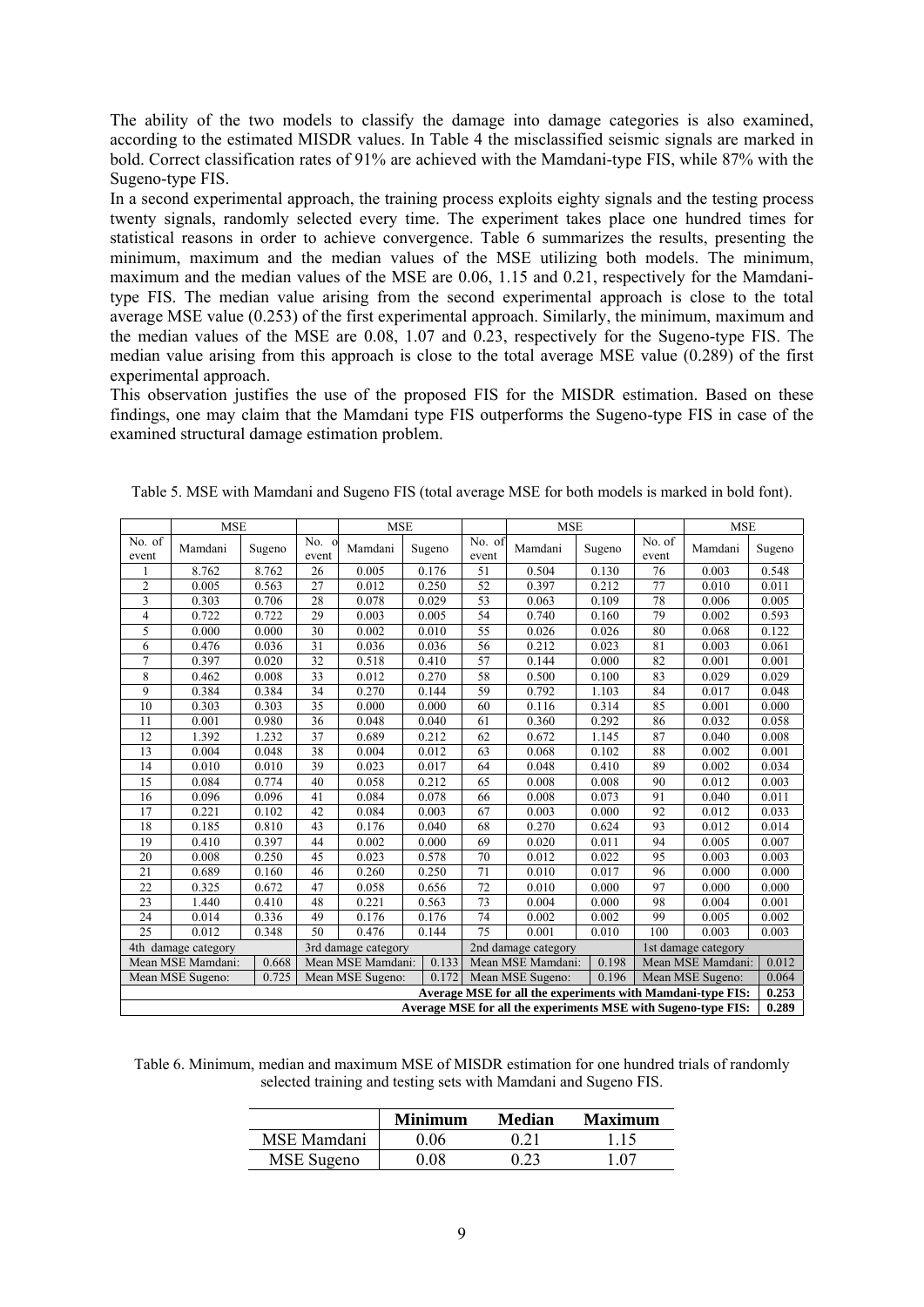### **5. CONCLUSIONS**

In this paper, the performance of two types of FIS is examined; a Mamdani-type FIS and a Sugenotype FIS for structural damage estimation. The Mamdani-type FIS is primarily developed. The FIS is combined with a GA to tune optimally its MFs. In the Sugeno-type FIS, MFs and rule-base are designed to be same as in the Mamdani-type FIS. One hundred natural and artificial earthquake signals are utilized to train and test the proposed models. The FIS models are trained to estimate the MISDR value induced by a seismic signal in a certain structure. Every tested seismic signal is inserted as input to the FIS, in terms of eight selected seismic parameters.

Results reveal that the two models perform similarly in estimating the MISDR value since the average MSE of all experiments is almost the same; 0.253 for Mamdani FIS and 0.289 for Sugeno FIS. When MISDR estimation values are assigned to damage categories, correct classification of up to 91% is achieved with the Mamdani FIS, while 87% with the Sugeno FIS. Thus, for the given problem of MISDR estimation, the Mamdani-type FIS is proven to be a better choice.

### **6. REFERENCES**

Andreadis I, Tsiftzis Y, Elenas A (2007). Intelligent seismic acceleration signal processing for structural damage classification. *IEEE Transactions on Instrumentation & Measurement*, 56(5):1555–1564.

EC2 (2000). Eurocode 2: Design of Concrete Structures - Part 1: General Rules and Rules for Buildings, *European Committee for Standardization*, Brussels, Belgium.

EC8 (2004). Eurocode 8: Design of Structures for Earthquake Resistance - Part 1: General Rules, Seismic Actions, and Rules for Buildings, *European Committee for Standardization*, Brussels, Belgium.

Elenas A, Meskouris K (2001). Correlation study between seismic acceleration parameters and damage indices of structures. *Engineering Structures*, 23(6): 698–704.

Gao JS, Xu XH, He C (2012). A study on the control methods based on 3-DOF helicopter model. *Journal of Computers*, 7: 2526–2533.

Huang NE, Shen Z, Long SR (1998). The empirical mode decomposition and the Hilbert spectrum for nonlinear and non-stationary time series analysis, *Proceedings of the Royal Society A*, 454: 903–995.

Kappos AJ (1990). Sensitivity of calculated inelastic seismic response to input motion characteristics, *Proceedings of the 4th U.S. National Conference on Earthquake Engineering*, 25–34.

Kaya M, Alhajj R (2011). Genetic algorithms based optimization of membership functions for fuzzy weighted association rules mining, *Proceedings of Symposium on Computers and Communications ISCC*, 110–115.

Mamdani EH (1977). Applications of fuzzy logic to approximate reasoning using linguistic synthesis. *IEEE Transactions on Computers*, 26(12): 1182–1191.

PEER Ground Motion Database (2017). Pacific Earthquake Engineering Research Center, [Online]. Available: http://ngawest2.berkeley.edu/

Reinhorn AM, Roh H, Sivaselvan M, Kunnath SK (2009). IDARC 2D Version 7.0: A Program for Inelastic Damage Analysis of Structures, *MCEER Technical Report- MCEER-09-0006*, State University of New York, Buffalo.

Sivanandam SN, Deepa S N (2008). Introduction to Genetic Algorithms, Springer Verlag, Germany.

Song ZY, Song XL, Liu CY, Zhao YB (2013). Research on real-time simulation and control of linear 1-stage inverted pendulum. *Journal of Computers*, 8: 896–903.

Structural Engineers Association of California (SEAOC) (1995). Vision 2000: Performance based seismic engineering of buildings, Sacramento, California.

Sugeno M (1977). Fuzzy measures and fuzzy integrals: a survey in fuzzy automata and decision processes, Gupta MM et al. eds., New York: North Holland.

Tang KS, Man KF, Liu ZF, Kwong S (1998). Minimal fuzzy memberships and rules using hierarchical genetic algorithms. *IEEE Transactions on Industrial Electronics*, 45(1): 162–169.